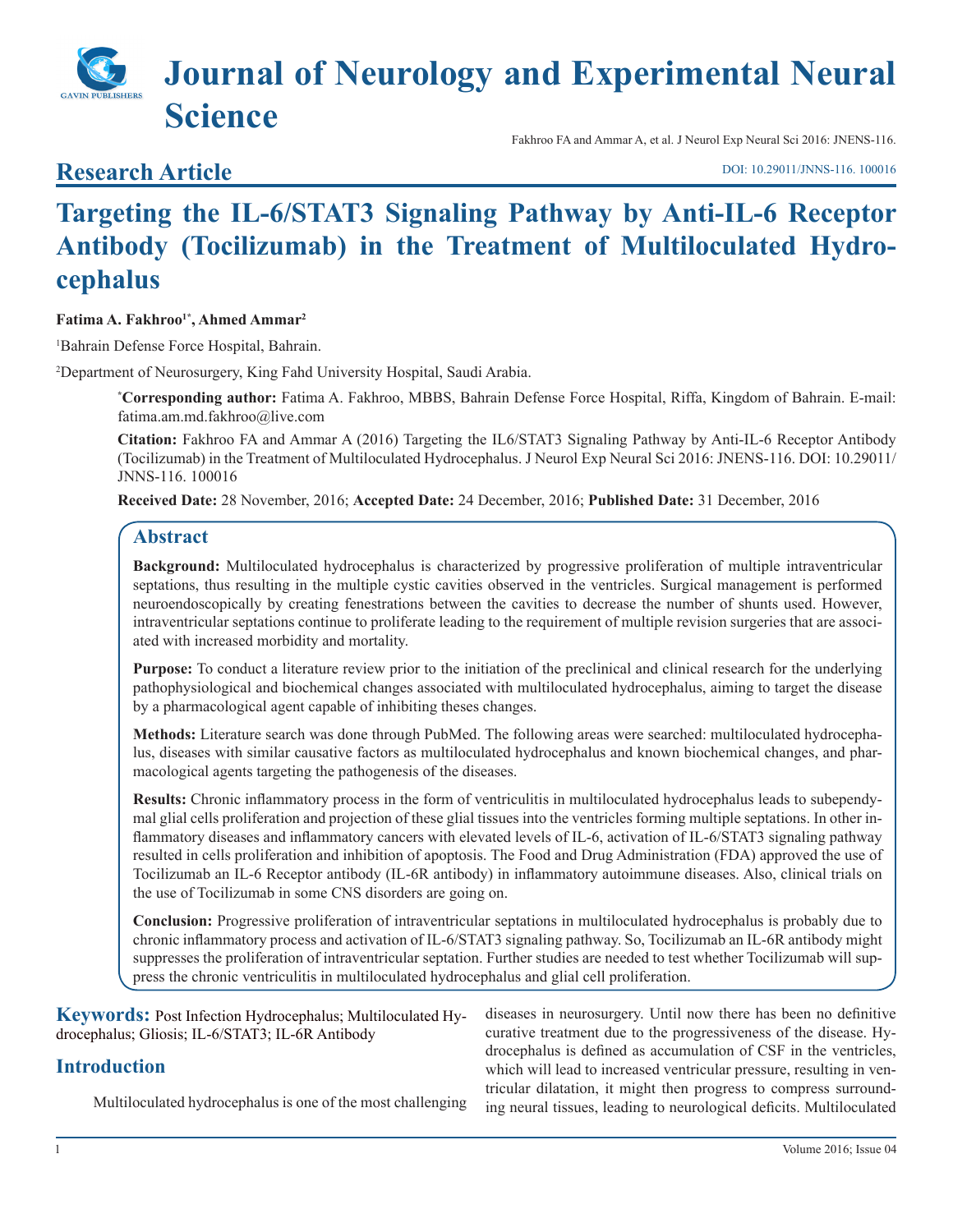hydrocephalus is a type of hydrocephalus in which in addition to all features of hydrocephalus mentioned above, there are multiple separated cystic cavities or spaces, isolated by multiple intraventricular septations, located in or in relation to the ventricular system, and filled with CSF. Historically and till the present time the only definitive treatment for multiloculated hydrocephalus is surgical. The aim of surgical treatment is to drain the ventricular cavity by shunting, and to create fenestrations between adjacent compartments by neuroendoscopy, opening multiple compartments into a single cavity, thus decreasing the number of shunts [1,2,3,4]. However, despite all these treatments the septations continue to proliferate leading to accumulation of CSF in isolated compartments, compressing surrounding neural tissues. As a result, there is a need for revision surgery later on, which is associated with increased risk of morbidity and mortality. Regarding this, Spennato et al. proposed that the cause behind shunt obstruction in multiloculated hydrocephalus is the chronic inflammation at ependymal level that persists for a long time [3]. This chronic inflammation results in the formation of new septa thus leading to further obstruction [3]. Therefore, he considered multiloculated hydrocephalus to be a progressive disease [3]. In addition, until the present time there has been no role of medical therapy in the treatment of multiloculated hydrocephalus except for antibiotics used to treat meningitis or shunt related infections. There are multiple studies in literature highlighting the surgical treatment of the disease. However, no study targeted the pathogenesis of this progressive disease by medical therapy.

### **Objectives**

This study was conducted to search the literature for the possibility of introducing a medical treatment in the form of antiinflammatory, chemotherapy, immunotherapy, or biological agents targeting the underlying pathophysiology of the progressive nature of septa formation and suppressing the chronic inflammation that occurs. Furthermore, if one of these agents proved to have a promising use, further research will be conducted in vivo to test its efficacy. This form of treatment will either be used as adjuvant to prevent further septa formation or as a primary treatment to render its formation from the start or both. 'The hypothesis of this research is: there is a scientific role of medical treatment in the management of multiloculated hydrocephalus by inhibiting progressive septa formation'. The outcome is that there might be a role of medical therapy by IL-6R antibody (Tocilizumab) in the treatment of multiloculated hydrocephalus. It targets the IL-6/STAT3 pathway, which is responsible for the inflammatory process sequelae. This finding has a promising impact on the outcome and prognosis of this progressive disease, since it will target the initiating pathophysiology. In addition, it will open the door for a new era of treatment for neurological and neurosurgical diseases.

# **Methodology**

Literature search was done through PubMed. First, data about multiloculated hydrocephalus were collected including: definition, etiology, pathophysiology, management and prognosis. Due to the lack of available data on the biochemical changes associated with multiloculated hydrocephalus, search was done for diseases with similar causative agents and known molecular pathogenesis. Lastly, another search was undertaken to find whether there is any medical treatment targeting the pathogenesis of the diseases.

# **Results**

#### **Etiology and pathogenesis of multiloculated hydrocephalus**

The core underlying pathogenesis of multiloculated hydrocephalus is an 'inflammatory process', and the inflammatory stimulus might be either infectious or chemical. It is triggered by other disease insults to the central nervous system such as: meningitis (mostly bacterial meningitis), intraventricular hemorrhage, shuntrelated infections, overdrainage, direct ependymal trauma during catheter insertion and intracranial surgery [3,6]. The first two account for most of the cases. This inflammatory reaction will then lead to ventriculitis, which reactivates fetal mechanisms of germinal matrix glial cell proliferation and migration. Furthermore, inflammation of the ependyma stimulates proliferation of subependymal glial tissues [1]. In addition, destruction of ependymal cells triggers the onset of septa formation by allowing the proliferating glial tissues to project into the ventricles. This forms a nidus for the formation of septations that span the ventricles and obstruct vital foramina and CSF passages [2,6]. Moreover, intraventricular septations are also formed by the accumulation of inflammatory exudates and debris on the glial projections forming isolated compartments in the ventricular system. It takes ventricular septations an average of 2-4 months to form following ventriculitis [6]. As a result, anatomy of the ventricular system will change. Also, the normal flow of cerebrospinal fluid will be altered leading to the accumulation of cerebrospinal fluid within a loculated cavity; resulting in obstructive hydrocephalus, with progressive dilatation and mass effect on the adjacent parts of the brain.

#### **Pathology of multiloculated hydrocephalus**

Microscopically the septations are membranes composed of fibroglial tissues and round and polymorphonuclear cells [6]. In addition, features of chronic ventriculitis usually present in the form of subependymal gliosis and glial tufts extending through the destructed ependyma into the ventricular lumen [6].

#### **Reactive gliosis and multicellular response to CNS damage and disease**

Reactive gliosis refers to responses of glial cells associated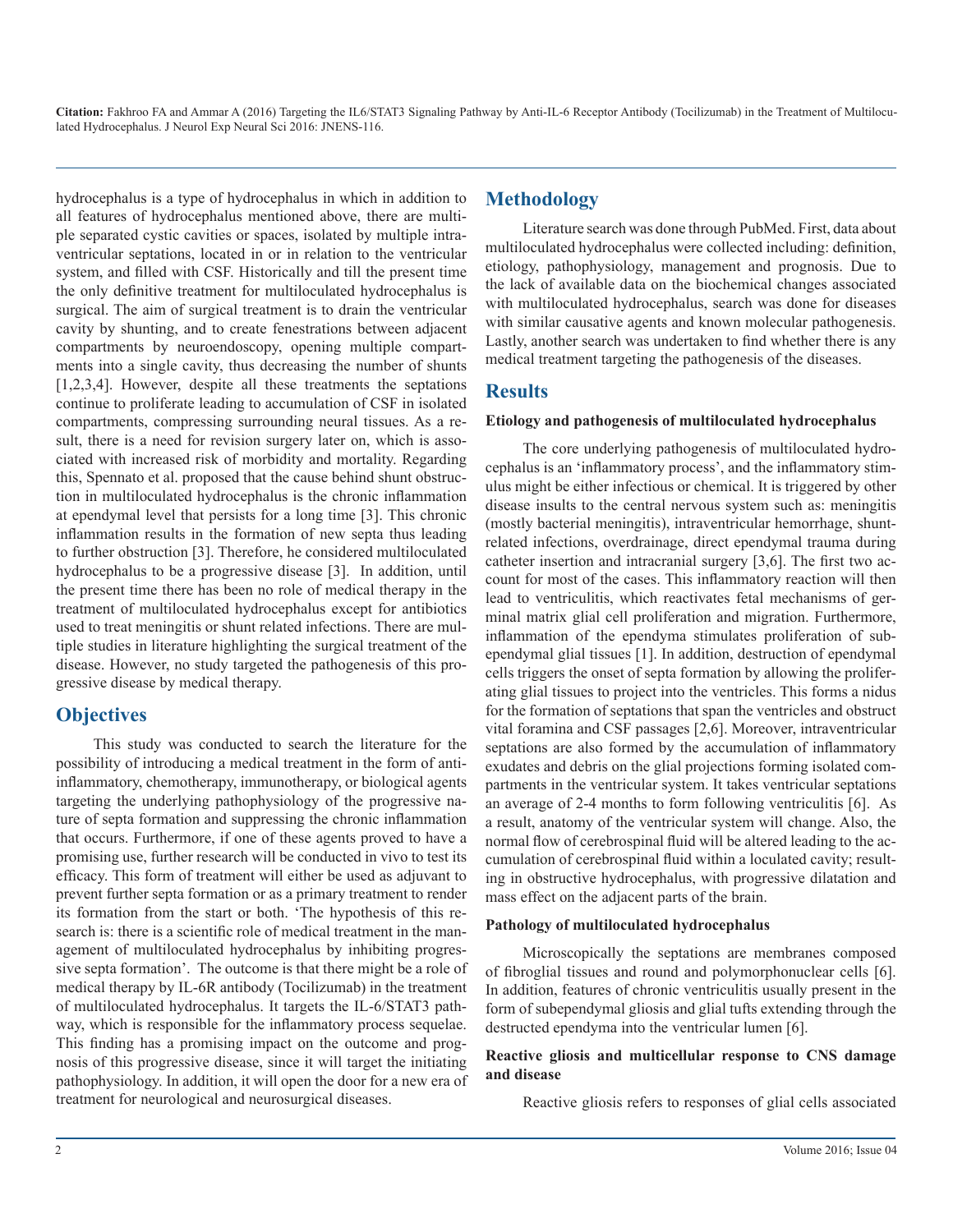with CNS injury or disease. When CNS insult occurs, there are multicellular responses divided into three overlapping phases: 1) cell death and inflammation, 2) cell proliferation for tissue replacement, and 3) tissue remodeling [8]. The second and third phases are important because the proliferation of fibroblast-lineage cells, various type of glia including scar-forming astrocytes, and scar organization occur in these phases. Formation of compact astrocyte scar (glial scar) is a specialized aspect of reactive astrogliosis that occurs in response to severe tissue damage and leukocyte infiltration and involves phases of cell proliferation and cell organization [8]. There are multiple molecules that trigger astrocyte proliferation and astrocyte scar formation one of them are the IL-6 released by local cells and leukocytes [8]. In addition, organization of newly proliferated astrocytes into compact scars is by signals of IL-6 receptor-STAT3 signaling system [8].

#### **IL-6 cytokine and IL-6/STAT3 pathway**

Interleukin-6 (IL-6) is a multifunctional cytokine protein [9]. It has a role in inflammation and infection responses, regulation of immune system, neural processes and promotion of tumorigenesis [9,13,14,15]. Also, IL-6 was found to be elevated in a number of diseases: infections, autoimmune diseases, some solid cancers, neurological diseases, and tissue aging [11,14,15,16]. IL-6 receptors (IL-6R) is a protein with a ligand-binding IL-6 receptor chain, and a signal-transducing subunit gp130 [9]. However, binding of IL-6 to the IL-6R does not activate the signaling cascade. It is the binding of the IL-6 with IL-6R associated protein gp130 forming a complex that activates the intracellular signaling via JAK/ STAT pathway [14]. Furthermore, it was found that activation of the STAT pathway is the one that leads to the anti-inflammatory effect of IL-6 in the form of: 1) activation of cell proliferation, and 2) inhibition of cell apoptosis [13,14]. Thus, it leads to tissue regeneration.

#### **Anti-interleukin-6 receptor antibody (Tocilizumab)**

Tocilizumab is a humanized monoclonal antibody [16]. It can block all signaling pathways of IL-6 by inhibiting the binding of IL-6 to IL-6R [16]. It has been proven clinically that Tocilizumab can be effective in the treatment of various diseases and can significantly reduce the inflammation associated with rheumatoid arthritis [23,24,25] and systemic juvenile arthritis [26,27]. Also, studies have been done to test the use of Tocilizumab in the treatment of some malignancies showing increased levels of IL-6 with activation of the STAT3 signaling pathway in order to inhibit the tumorigenesis and to suppress aggressive inflammatory cancers [19,20,21]. Safety profile of Tocilizumab was studied on patients with rheumatoid arthritis treated with this agent [28]. The most common side effects are: upper respiratory tract infection, nasopharyngitis, headache and hypertension [17]. The severe life

threatening side effects are: serious infections, gastrointestinal perforations and hypersensitivity reactions including anaphylaxis [17]. On the other hand, there has not been an associated increase in the incidence of malignancy, tuberculosis activation or hepatitis.

#### **IL-6 in CNS diseases**

IL-6 was found to be elevated in a number of CNS conditions: infection, inflammation and malignancy. A study done to identify the relationship between the cytokines in the plasma and CSF, showed that ventriculostomy-related infection was associated with CSF IL-6  $> 10,000$  pg/ml (P value highly significant) [10]. This study concluded that infections have an important influence on cytokine production specially IL-6 and measurements of CSF IL-6 can be used as a marker for ventriculostomy-related infections [10]. Furthermore, a study was conducted on patients with sporadic amyotrophic lateral sclerosis, which is an inflammation of the CNS with infiltration of inflammatory cells in the spinal cord [12]. Tocilizumab infusion was given to the subject. Results supported research hypothesis that Tocilizumab infusions may benefit these patients by normalizing IL-6 expression [12]. Finally, ependymoma is a childhood brain tumor with poor prognosis. Ependymoma group A is an aggressive type and studying its molecular level revealed an inflammatory response [11]. Also, IL-6 and STAT3 pathway genes enriched the ependymoma group A, indicating an activation of the IL-6/STAT3 mechanism in this group which is responsible for the inflammation [11]. In addition, ependymoma cell growth was shown to be dependent on the IL6/ STAT3 pathway as pharmacological inhibition of STAT3 resulted in blockage of the proliferation and induction of apoptosis [11].

#### **Discussion**

Data retained from the literature search indicate that there is ground for the utilization of Tocilizumab in the treatment of multiloculated hydrocephalus. Since there are no studies about the cellular and molecular basis of multiloculated hydrocephalus, but there is evidence that underlying cause of progressive intraventricular septations is ventriculitis [6], we search the literature for diseases caused by similar underlying pathophysiology with known biochemical changes. Results showed that ventriculostomy-related infection was associated with CSF IL-6  $> 10,000$  pg/ ml which is significant [10]. Also, IL-6 activation of the STAT3 in response to CNS insult is the signaling pathway that triggers astrocyte proliferation and astrocyte scar formation [8]. Correlating these data we hypothesize that the etiological factor of multiloculated hydrocephalus initiates an inflammatory response that persists and elevates CSF IL-6 level, activating IL-6/STAT3 signaling pathway. Furthermore, the inflammation is chronic and ependymal cells lining the ventricle are exposed to elevated levels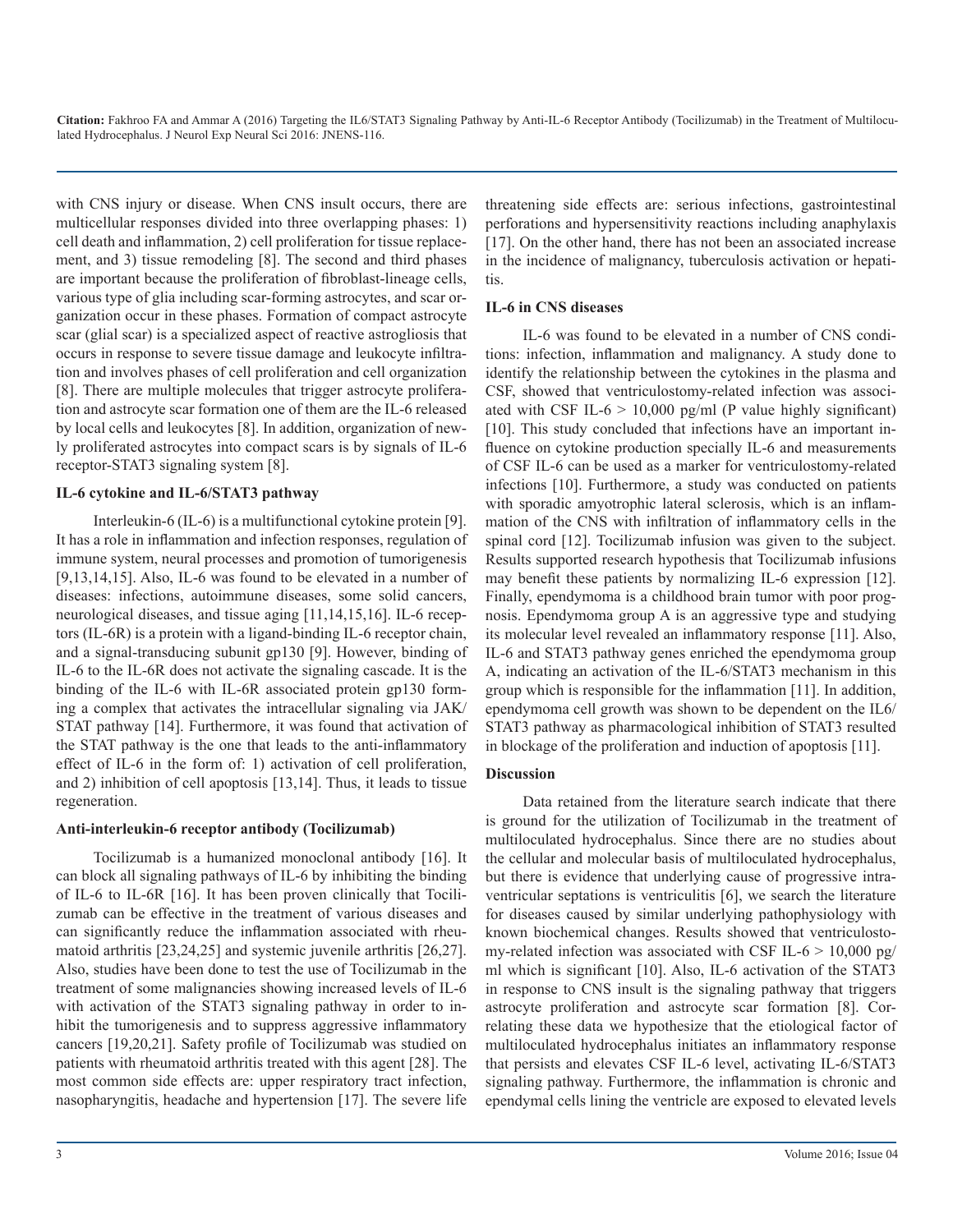of cytokines specifically IL-6 which might be the cause of progressive formation of intraventricular septations through IL-6/STAT3 which promotes cell proliferation 'astrocytes', inhibits apoptosis, and organized compact astrocyte scar. All these mechanisms may be the cause of progressive intraventricular septa formation. Furthermore, Tocilizumab is a humanized monoclonal antibody [16], that block all signaling pathways by inhibiting the binding of IL-6 to IL-6R [16] and has been approved by the FDA for the treatment of some inflammatory diseases associated with increased levels of IL-6 and other cytokines like rheumatoid arthritis and systemic juvenile arthritis. This agent decreased the inflammation associated with these diseases, maintained disease remission and slowed the progression of disease manifestation. Moreover, trial studies have been carried out on using Tocilizumab in CNS diseases associated with inflammation and elevated levels of IL-6 like in sporadic amyotrophic lateral sclerosis and ependymoma.



**Figure 1:** Diagram linking result findings.



Blue dotes: are IL-6 : indicate activation of glial cells "astrocytes"

**Figure 2:** Schematic diagram showing inflammatory process effects in Multiloculated Hydrocephalus.

These studies showed that Tocilizumab normalized the IL-6 level and suppressed the inflammation. Also, in ependymoma inhibition of the IL-6/STAT3 pathway blocked cell proliferation and induced apoptosis. From these data we hypothesize that since multiloculated hydrocephalus is a chronic inflammatory disease with progressive growth of intraventricular septations due to gliosis possibly as in other CNS insult by activation of IL-6/STAT3 signaling pathway, Tocilizumab can stop progressive growth of intraventricular septations by blocking IL-6/STAT3 signaling pathway which is responsible for the astrocyte 'glial' scar formation. As a consequence, an improvement in the prognosis of this debilitating disease can be achieved while minimizing the need for repeated surgical intervention that is associated with high morbidity and mortality.

#### **Conclusion**

Progressive proliferation of intraventricular septations in multiloculated hydrocephalus is probably due to a chronic inflammatory process and activation of IL-6/STAT3 signaling pathway. Hence, Tocilizumab (an IL-6R antibody) might suppress the proliferation of intraventricular septations and decrease the neurological deficits associated with cystic compression on adjacent neural tissue. Also, decreasing the need for surgery and multiple shunt insertion that is associated with increased risk of infection, failure and increased morbidity and mortality.

Further clinical studies are essential to prove or reject the hypothesis of this research. First, a study should be conducted to measure the level of IL-6 in the CSF of patients with multiloculated hydrocephalus after resolution of meningitis or any other form of infection in order to find out if IL-6 has a role in chronic ventriculitis leading to septa formation in multiloculated hydrocephalus. Second, if it is proven that CSF IL-6 levels are high in these samples, treatment of half the sample with Tocilizumab and the other half with placebo is essential in testing the efficacy of Tocilizumab in inhibiting the growth of intraventricular septations. Finally, a clinical trial performed on humans would then be required to prove the safety and efficacy of Tocilizumab as a novel drug in the treatment of multiloculated hydrocephalus.

#### **Acknowledgements**

Special thanks to Dr. Aysha Al-Khaja for the linguistic editing.

#### **References**

- 1. Gandhoke GS, Anito PF, Ojha NCK, SinghA (2013) Role of magnetic resonance Ventriculography in multiloculated hydrocephalus; J Neurosurg Pediatrics; 11: 697-703.
- 2. [Spennato P, Cinalli G, Ruggiero C, Aliberti F, Trischitta V et al. \(2007\)](http://thejns.org/doi/abs/10.3171/ped.2007.106.1.29)  Neuroendoscopic treatment of multiloculated hydrocephalus in chil[dren. J Neurosurg \(1 Suppl Pediatrics\) 106: 29-35.](http://thejns.org/doi/abs/10.3171/ped.2007.106.1.29)
- 3. Eshra MA (2014)Endoscopic management of septated, multiloculated hydrocephalus. Alexandria Journal of Medicine 50: 123-126
- 4. [Andresen M and Juhler M \(2012\)Multiloculated hydrocephalus a re](http://link.springer.com/article/10.1007/s00381-012-1702-3)view of current problems in classification and treatment. Childs Nerv-[Sysr 28: 357-362.](http://link.springer.com/article/10.1007/s00381-012-1702-3)